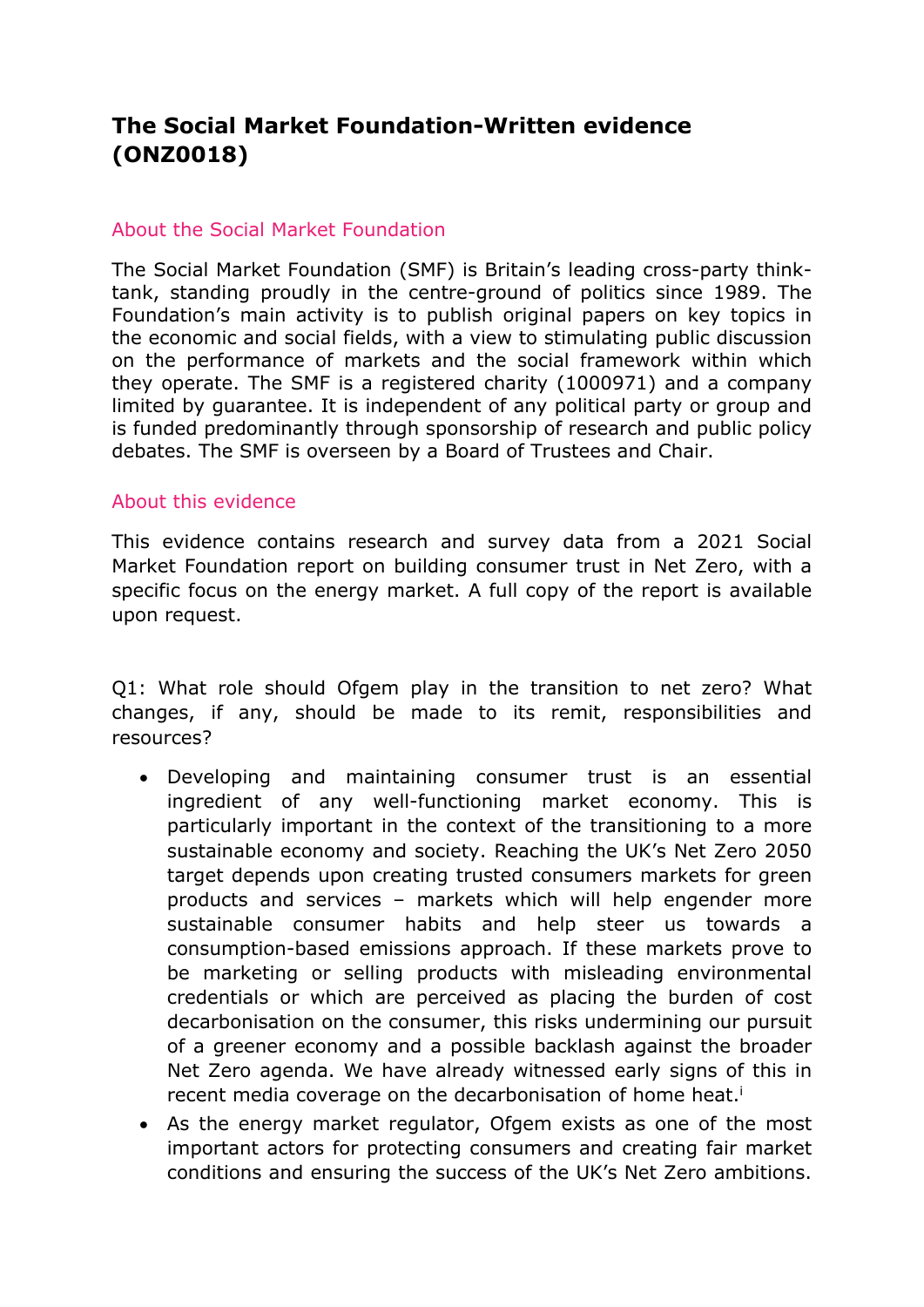We therefore believe that Ofgem should play a leading role in ensuring delivering a trusted, transparent and environmentally sustainable energy market at pace.

- We outline below two changes to Ofgem's remit and responsibilities – which may need to be supported with additional resources and legislation – designed to help the regulator build and sustain trust in the energy market. These are:
	- 1. Reforms to green energy tariff accreditation scheme

2. Considering whether Ofgem's remit should cover intermediaries

# Reforms to the green energy tariff accreditation scheme

- There has been a rapid growth in the number of green energy tariffs on offer in recent years. *Which?* Research has found that more than half of the 355 tariffs on sale in June 2019 claimed renewable electricity credentials, compared to 9% three years prior – a market share increase of over 450%.<sup>ii</sup>
- $\bullet$  Survey data commissioned for the SMF<sup>1</sup> identifies considerable confusion amongst consumers about what is meant by a green energy tariff, suggesting that amidst the proliferation of green energy tariffs, Ofgem may need to act to boost transparency and trust:
	- o 39% said they did not know enough to decide what a green energy tariff is out of a list of options.
	- o 13% correctly identified that a green energy tariff relates to certificates that the energy source is renewable, under Ofgem's current accreditation framework.
	- o While nearly half of respondents (47%) wanted to know more about the sources of green energy, just one in five (22%) agreed that information about their tariffs is clear and transparent enough to help them make a decision.
	- o Nearly half (47%) of C2DE respondents said they do not know enough to decide what a green energy tariff is out of a list of options, compared to a third (32%) of ABC1 respondents, indicating that lower-income consumers may be more likely to feel misled by the green energy transition.

<sup>1</sup> Polling commissioned by the SMF from Opinium in early 2020. Whilst this survey was conducted prior to the Coronavirus outbreak, we do not believe that the pandemic will have had a statistically significant impact on the results.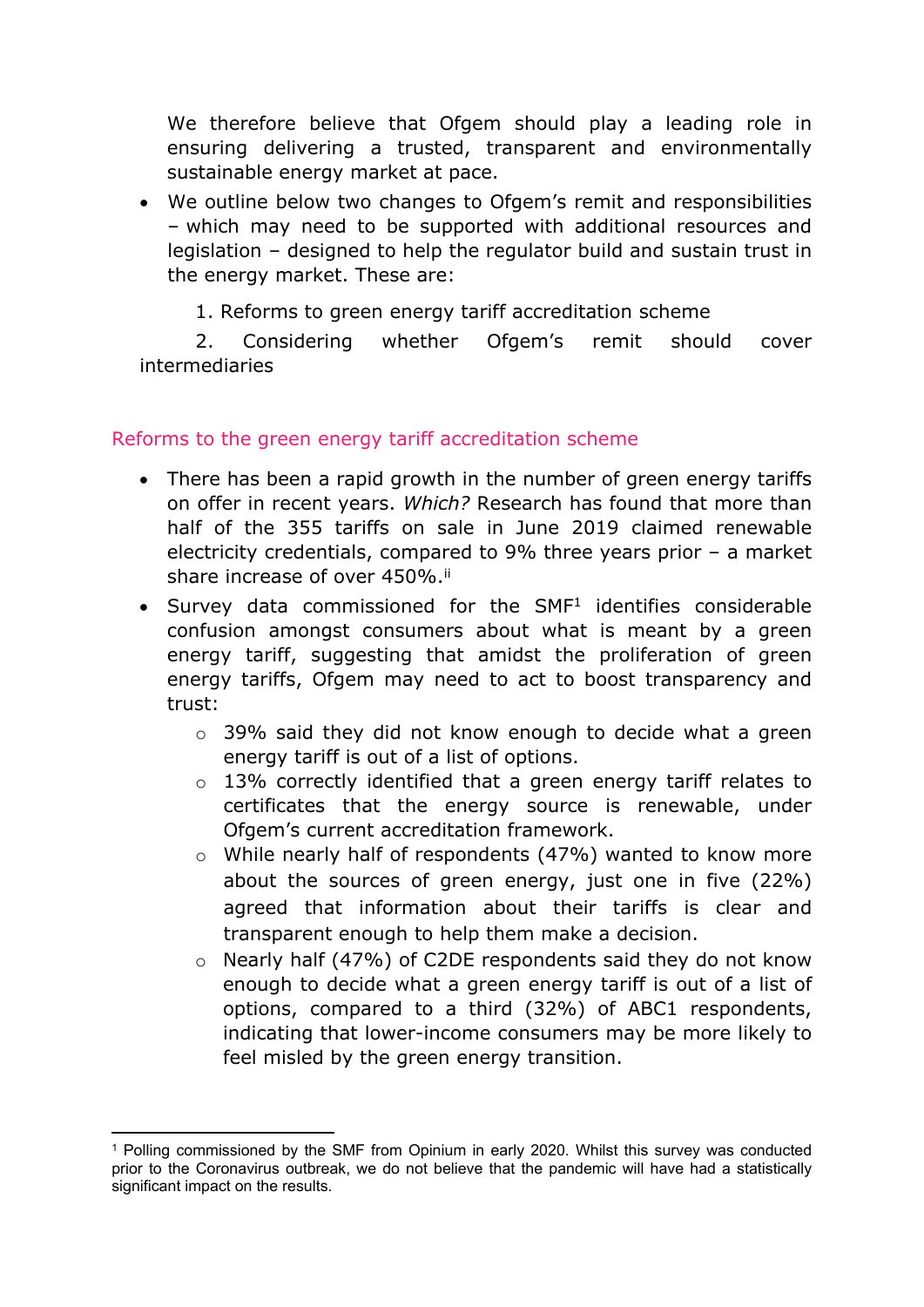- There is a growing concern across the industry that not all green energy tariffs are as environmentally sound as they may appear.<sup>iii</sup> Ofgem itself (and the Energy Ombudsman) has raised concerns about whether energy suppliers are being transparent enough with the information they provide to consumers to support their '100% renewable' claims.iv Meanwhile the Government's new Energy Retail Market Strategy commits to "ensur[ing] consumers are accurately informed about their personal contribution to Net Zero, with an initial focus on 'green tariffs'".
- Where consumers are misled on the environmental attributes of a business, product or services, this is known as greenwashing. In the energy market, greenwashing principally results from the nature of the green tariff accreditation framework, whereby the certification of renewable energy (Renewable Energy Guarantees of Origin) can be sold separately from the electricity itself, creating a secondary market for certificates that suppliers can purchase without necessarily sourcing renewable energy. Some suppliers, who do not generate their own power but buy their electricity on the wholesale market, may purchase REGOs or similar European certificates (GoOs), which are then recognised by Ofgem and legal to market as 100% renewable. This accreditation scheme is 18 years old, and our stakeholder engagement work – including a recent private roundtable with experts, officials, and parliamentarians – indicates a broad consensus that the scheme needs updating.
- If the purpose of green energy tariffs is not only to meet consumer demand for generating renewable energy but also to meet Net Zero targets, then policymakers should ensure that tariffs marketed as '100% renewable' have legitimate and continued environmental benefits. In line with this, tariffs – and the corresponding accreditation scheme – should incentivise the development of the market through direct private investment in UK renewable energy infrastructure and generation. This may be by awarding 'greener' credentials to tariffs where suppliers can substantiate their investment. As a result, consumers who are willing and financially able to choose a green tariff can trust that their purchase is supporting genuine and timely climate action.
- In keeping with consumer trust principles of transparency and simplicity, an accreditation framework or badging scheme may therefore look more like a graded rating of renewable tariff options (such as the Teaching Excellence Framework ratings of Gold, Silver or Bronze), rather than a binary of 'green' or 'not green'.
- Despite concerns over the limited success of previous green badging schemes, we recommend that Ofgem move urgently and decisively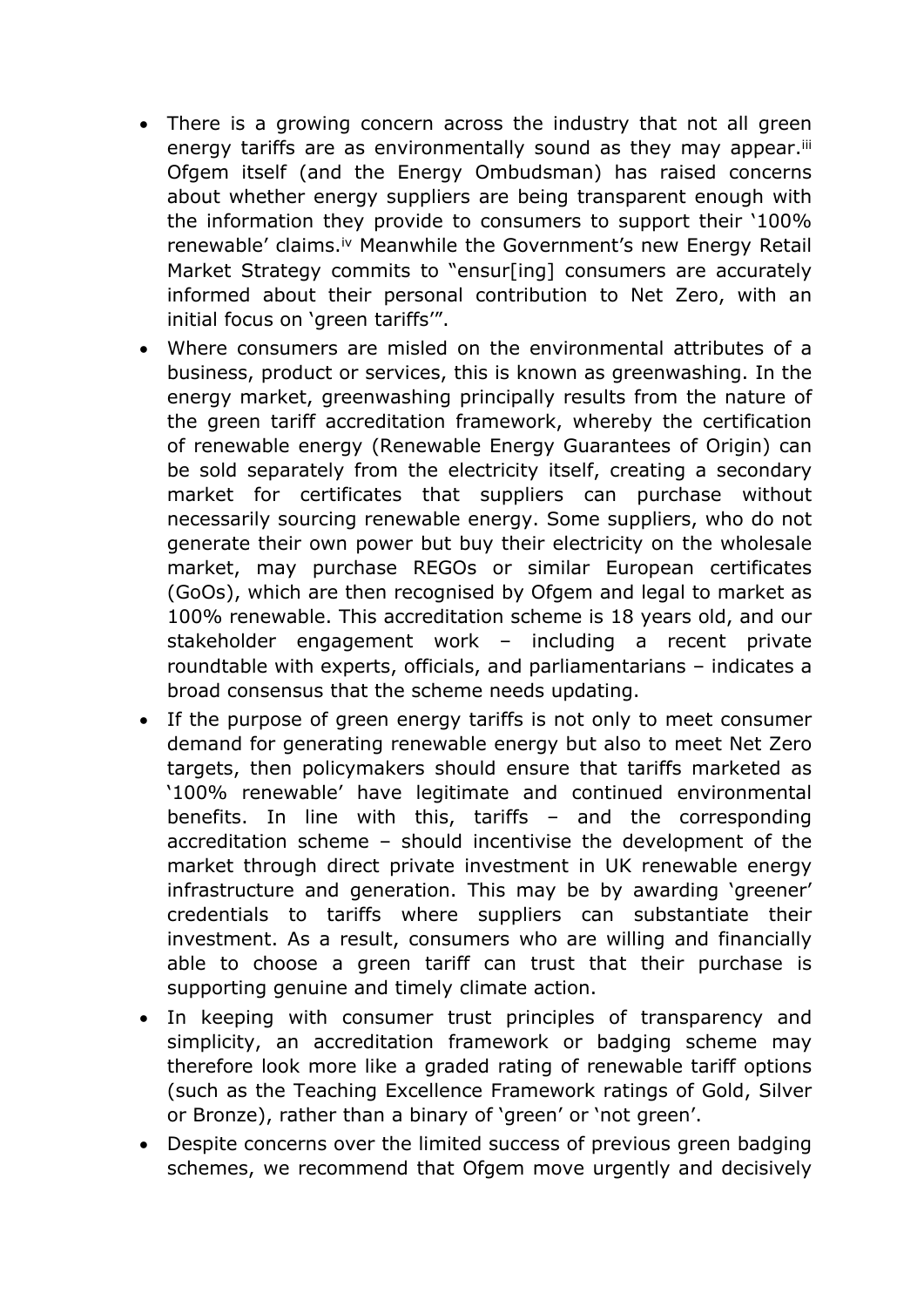to create a new badging scheme for renewable energy tariffs. The regulator should look to publish a comprehensive impact review of the successes and failures of previous schemes, and apply the lessons learnt to a new accreditation framework. This new scheme should look to accredit tariffs where they provide a direct environmental benefit – such as an investment in the UK's renewables infrastructure – and communicate this to consumers through a simple and identifiable badge. Where the regulator identifies varying degrees of environmentally beneficial practices, the badging scheme should convey this in a Gold, Silver or Bronzestyle ranking to empower consumers with sufficient information that is easy to digest and understand. This will also reduce the potential for suppliers to mislead consumers with ostensibly green credentials.

• If and where powers to implement such a scheme are outside of Ofgem's remit, the regulator should inform BEIS, and policymakers should urgently update the relevant legislation.

## Assessing the role of intermediaries in the energy market

- As consumer demand for green products grows over time, as anticipated<sup>v</sup>, it is likely that there may be a growing market for Price Comparison Websites (PCWs) to digest complex and ambiguous information from businesses into simple, consumer-friendly ratings. This poses both opportunities and challenges for regulators.
- PCWs have the opportunity to increase consumer trust by empowering consumers with simple information to compare tariffs or other green goods and make a decision they are happy with. This not only saves consumer time and money (where they can easily find the cheapest options), but it also allows less engaged consumers to participate in markets for green goods more easily.
- The challenge of PCWs is that if they grow and begin to develop their own accreditation frameworks separate from regulators', consumers may then feel overwhelmed by different rating systems, which could make comparing green products more difficult. (Our evidence above highlights the existence of considerable confusion about green energy tariffs amongst consumers.)
- Furthermore, it is unclear whether PCWs fall within regulatory remits for action, if they are found to be promoting misleading information about green goods. Ofgem currently uses an accredited badge for 11 PCWs that abide by the regulator's voluntary code of conduct, The Confidence Code. Although, given its voluntary nature, this raises questions around the practices and accountability of energy PCWs who do not take part in this code. vi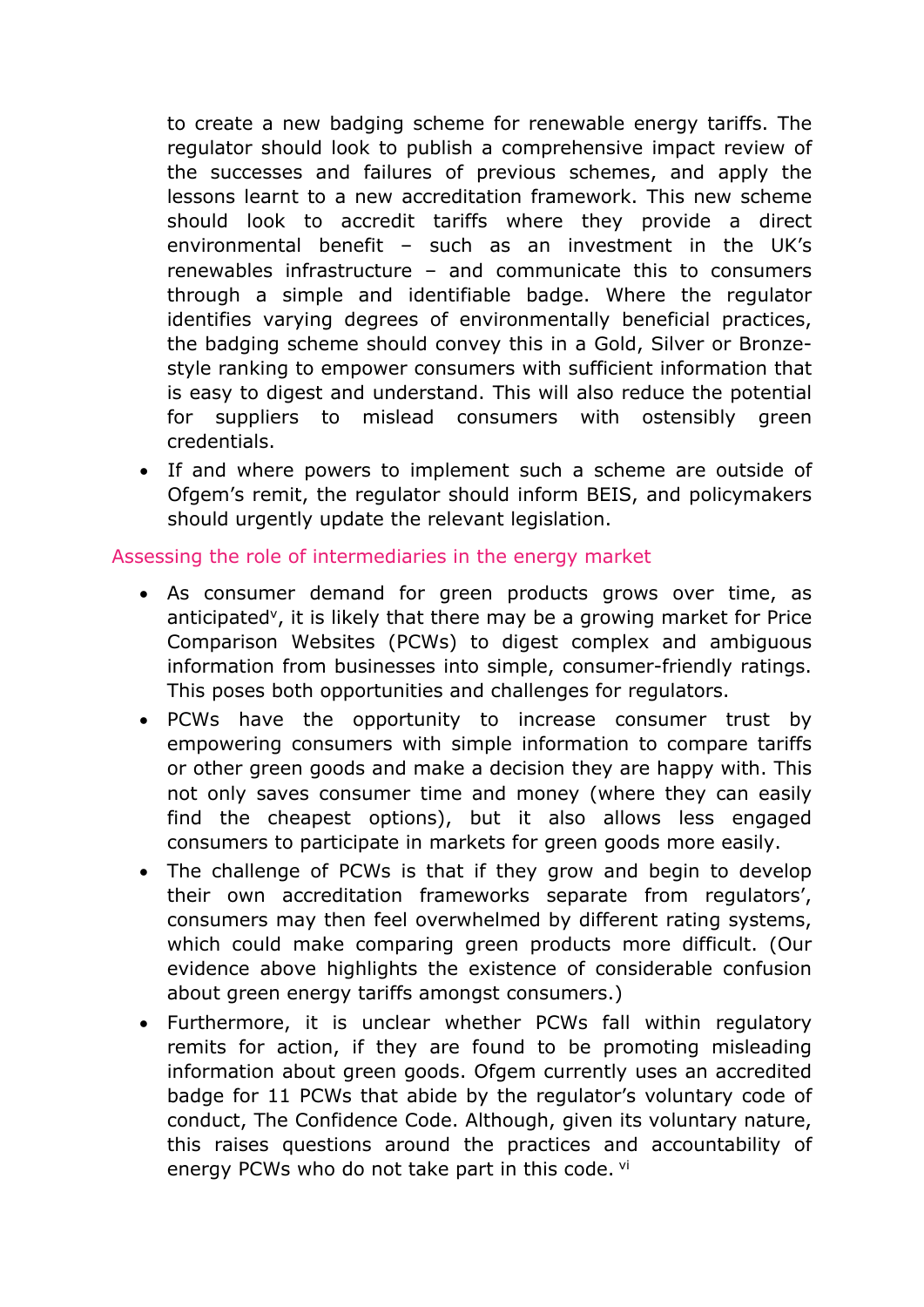- PCWs have become fundamental to the functioning of the energy retail market, and have the potential to both build or damage consumer trust in this market. It is therefore essential that regulators consider PCWs and ensure that their recommendations are benchmarked against a fair green standard, such as the new green energy tariff accreditation scheme recommended in this report.
- The advertising regulator, ASA, states that while PCWs are regulated under the CAP code, this primarily occurs where brands pay a premium for prominence or preferential positioning within the listed results; or where the website is closely connected to the companies it purports to compare. However, 'natural' un-paid results listed by the PCW are not considered advertising, and therefore outside of the ASA's remit.<sup>vii</sup> This means that the regulation of energy PWCs is more likely to be a consideration of Ofgem.
- In August 2021, the Government began consulting on the role of third-party intermediaries (TPIs) in the retail energy market, specifically seeking to understand whether consumer detriment experienced from engagement with TPIs like PWCs might require regulatory intervention and how a new regulatory framework might be designed. We believe that given the increasingly important role PCWs are likely to be play in the energy retail market, the Government and Ofgem should consider whether a reasonable interpretation of its regulatory remit already includes PCWs, beyond the promotion of a voluntary code of conduct. If the remit does not allow for the regulation of PCWs – and the consultation reveals evidence of harm or risk of harm resulting from TPIs - the Government should urgently consider expanding the regulator's powers in order to protect consumers in the domestic energy market.

Q6: Is the current system of governance for the UK energy market appropriate to secure the transition to zero? What improvements could be made and what role should Ofgem play?

 Across the UK regulatory framework, there are a number of separate regulators and public bodies involved in addressing misleading claims. In the energy retail market there are at least three: Competition and Markets Authority (CMA), Advertising Standards Authority (ASA) and Ofgem, each with their own remit for action. While not a regulator, the Energy Ombudsman also plays a critical role in supporting energy consumers. Additionally, Ofgem's remit and the legislative framework it acts upon is set by the Department for Business, Energy, and Industrial Strategy.